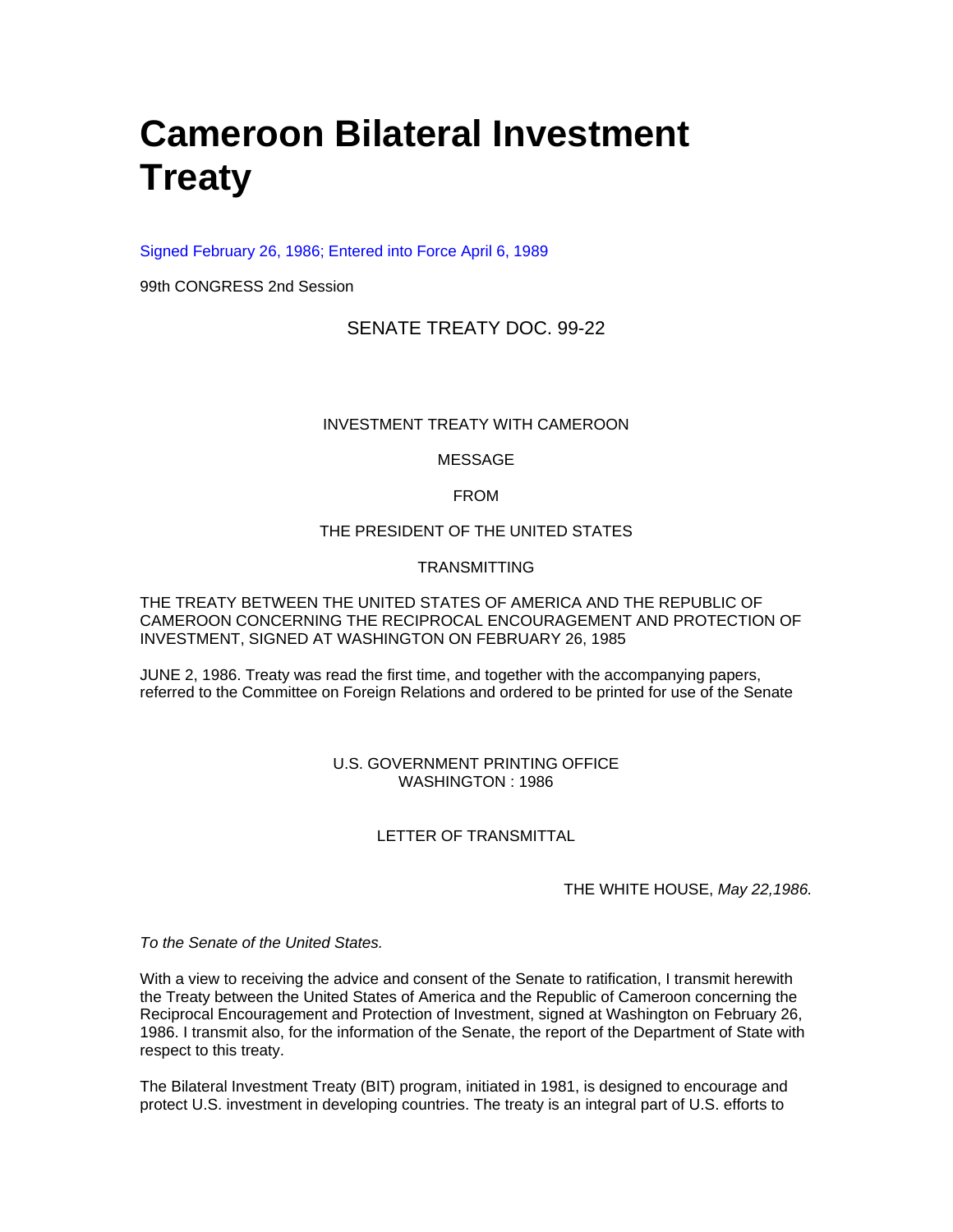encourage Cameroon and other governments to adopt macroeconomic and structural policies that will promote economic growth. It is also fully consistent with U.S. policy toward international investment. That policy holds that an open international investment system in which participants respond to market forces provides the best and most efficient mechanism to promote global economic development. A specific tenet, reflected in this treaty, is that U.S. direct investment abroad and foreign investment in the United States should receive fair, equitable, and nondiscriminatory treatment. Under this treaty, the parties also agree to international law standards for expropriation and compensation; free financial transfers; and procedures, including international arbitration, for the settlement of investment disputes.

I recommend that the Senate consider this treaty as soon as possible, and give its advice and consent to ratification of the treaty at an early date.

RONALD REAGAN.

## LETTER OF SUBMITTAL

DEPARTMENT OF STATE *Washington, May 6, 1986* .

The PRESIDENT, *The White House.* 

THE PRESIDENT: I have the honor to submit to you the Treaty between the United States of America and the Republic of Cameroon concerning the Reciprocal Encouragement and Protection of Investment, signed at Washington, February 26, 1986. I recommend that this treaty be transmitted to the Senate for its advice and consent to ratification.

Also enclosed for information only is a related exchange of letters between the parties, the first an inquiry by the United States dated November 27, 1984 and the second a response, from Cameroon, signed in Yaounde and dated April 7, 1986.

This treaty was negotiated under the bilateral investment treaty (BIT) program which you initiated in 1981. Development of the BIT program and the negotiation of the individual treaties have been pursued by the Office of the United States Trade Representative and the Department of State with the active participation of the Departments of Commerce and Treasury, in conjunction with other interested U.S. Government agencies. On March 25 this year, the first six BITs--with Haiti, Morocco, Panama, Senegal, Turkey, and Zaire--were submitted to the Senate for its advice and consent to .ratification. Additional BITs, with Bangladesh and Egypt, are being prepared for submission to the Senate.

In 1981 you initiated the global bilateral investment treaty (BIT) program to encourage and protect U.S. investment in developing countries. By providing certain mutual guarantees and protections, a BIT creates a more stable and predictable legal framework for foreign investors in the territory of each of the treaty Parties. The negotiation of a series of bilateral treaties with interested countries establishes greater international discipline in the investment area.

The BITs which have been signed as well as others under negotiation are an integral part of U.S. efforts to encourage other governments to adopt macroeconomic and structural policies that will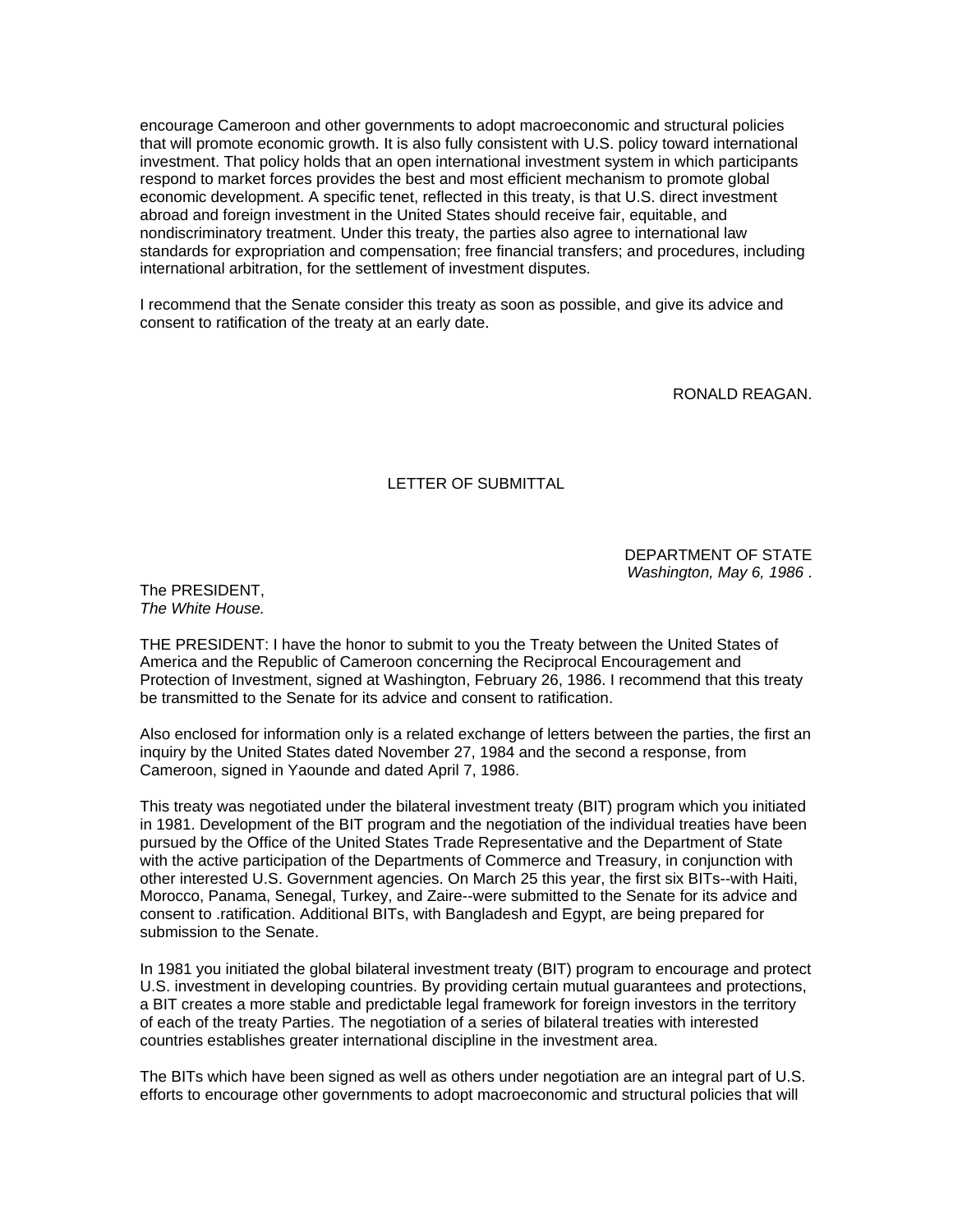promote economic growth. They are also fully consistent with your policy statement on international investment of September 9, 1983, which states that international direct investment flows should be determined by private market forces and should receive fair, equitable and nondiscriminatory treatment.

Our experience to date has shown that interested countries are willing to provide U.S. investors with significant investment guarantees and assurances as a way of inducing additional investment. It is U.S. policy to advise potential treaty partners that conclusion of a BIT with the United States is an important and favorable factor in the investment relationship, but does not in and of itself result in immediate increase in U.S. investment flows.

Congressional support for the BIT program is reflected in Section 601(a) and (b) of the Foreign Assistance Act, as amended, in particular at Section 601(b) which provides:

In order to encourage and facilitate participation by private enterprise to the maximum extent practicable in achieving any of the purposes of this Act, the President shall . . . (3) accelerate a program of negotiating treaties for commerce and trade, including tax treaties, which shall include provisions to encourage and facilitate the flow of private investment to, and its equitable investment in, friendly countries and participating in programs under this Act.

BITS are consistent in purpose with the network of treaties of Friendship, Commerce and Navigation (FCNA) which the United States, negotiated from the early years of the Republic until the last successful negotiations with Thailand and Togo in the late 1960s. They continue the U.S. policy of securing by agreement standards of equitable treatment and protection of U.S. citizens carrying on business abroad, and institutionalizing processes for the settlement of disputes between investors and host countries, and between governments. We expect that a series of bilateral treaties with interested countries will establish greater international discipline in the investment area.

The BIT was designed to protect investment not only by treaty but also by reinforcing traditional international legal principles and practice regarding foreign direct private investment. In pursuit of this objective, the model BIT adopts FCN language and concepts. Traditional FCN provisions granting rights which are not important to the typical U.S. investor were eliminated and replaced with more specific language concerning investment protection. Perhaps most significantly, the BIT goes beyond the traditional FCN to provide investor-host country arbitration in instances where an investment dispute arises.

Our BIT approach followed similar programs that had been undertaken with considerable success by a number of European countries, including the Federal Republic of Germany and the United Kingdom, since the early 1960s. Indeed, our industrialized partners already have nearly two hundred BITs in force, primarily with developing countries. Our treaties, which draw upon language as well as European counterparts, are more comprehensive and far-reaching than European BITS.

#### *The U..S-Cameroon Treaty*

The treaty with Cameroon was negotiated by an inter-agency team led by officials from the Office of the United States Trade Representative and the Department of State. The treaty satisfies all four main BIT objectives:

-foreign investors are to be accorded treatment in accordance with international law and are to be treated no less favorably than investors of the host country or no less favorably than investors of third countries, whichever is the most favorable treatment ("national" or "most-favored-nation"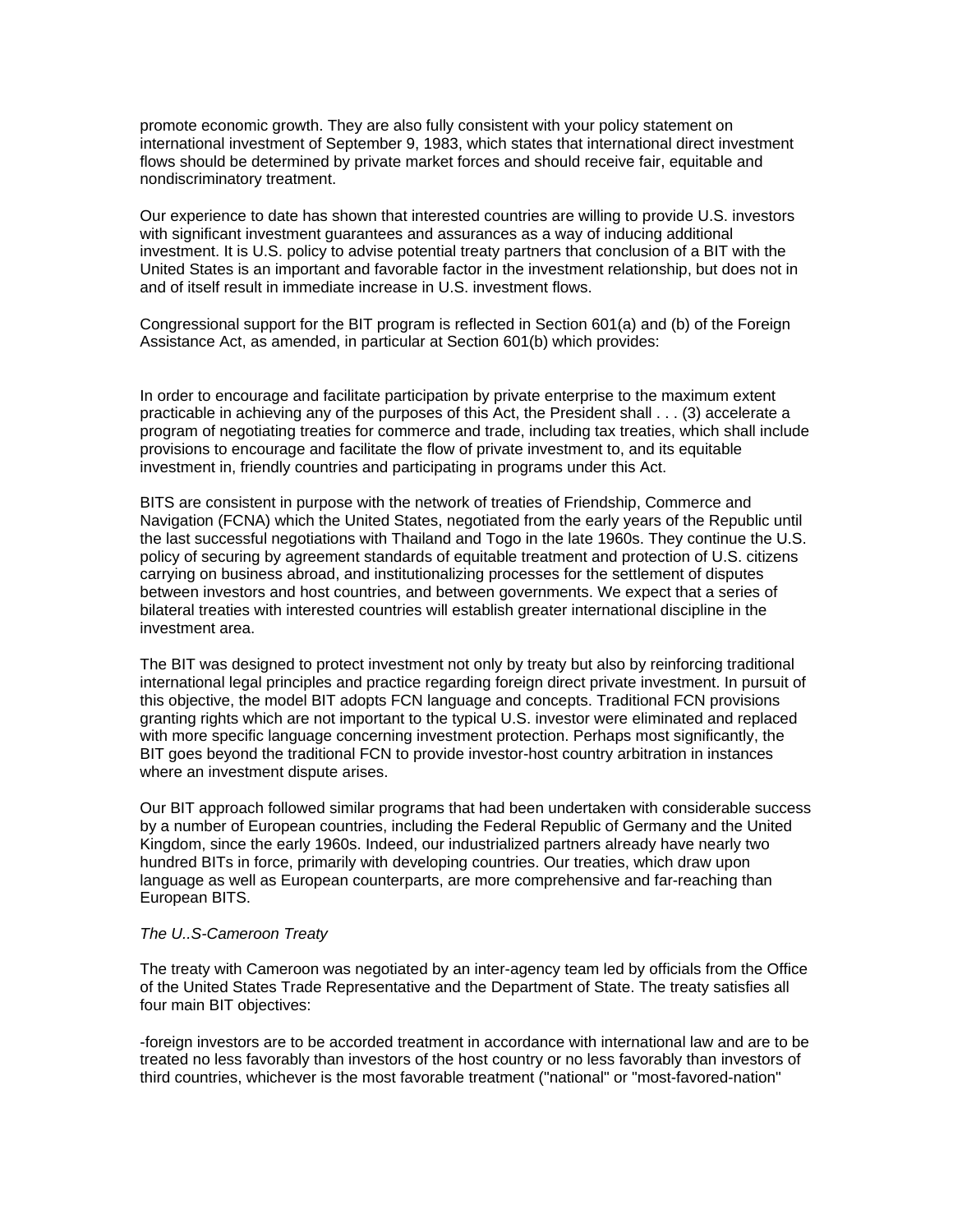treatment) subject to certain specified exceptions;

-international law standards shall apply to the expropriation of investments and to the payment of compensation for expropriation;

-free transfers shall be afforded to funds associated with an investment into and out of the host country; and procedures are to be established which allow an investor to a dispute with a Party directly to binding third-party arbitration.

The provisions on treatment of foreign investment and arbitration, and in particular Cameroon's acceptance of international law as the governing law, mark an important achievement for the BIT program and our investment and international arbitration policies.

A technical memorandum explaining in detail the provisions of this treaty will be transmitted separately to the Senate Committee on Foreign Relations. That technical memorandum explains, clause by clause, the provisions of the treaty with Cameroon.

Some provisions of the treaty with Cameroon differ in minor respects from the U.S. model text. In general, however, the treaty closely follows the language contained in the U.S. model text, the most significant provisions of which are as follows.

The model BIT's definition section clarifies terms such as "company of a Party" and "investment." The BIT concept of "investment" is broad and designed to be flexible; although numerous types of economic interests are enumerated, the intent is to include all legitimate interests in the territory of either Party whether directly, or indirectly controlled by nationals of the other, having economic value or "associated" with an investment. Protected "companies of a Party" are those incorporated or otherwise organized under the laws of a Party in which nationals of that party have a substantial interest.

The model BIT accords the better of national or most-favored-nation (MFN) treatment to foreign investment, subject to each Party's exceptions which are listed in a separate Annex. The exceptions are designed to protect state regulatory interests and for the United States to accommodate the derogations from national treatment in state or federal law relating to such areas as air transport, shipping, banking, telecommunications, energy and power production, insurance, and from national and MFN treatment in the case of ownership of real property. Any additional restrictions or limitations which a Party may adopt with respect to those matters or sectors excepted from the standards are not to affect existing investments. The BIT also includes general treatment protections designed to be a guide to interpretation and application of the treaty. Thus, the Parties agree to accord investments "fair and equitable treatment" and "full protection and security" in no case "less than that required by international law." It specifically grants nationals of a Party the right to establish investments in the territory of the other Party, restricts the right to impose performance requirements, and obliges Parties to observe their contractual obligations with investors. The U.S. model also provides that companies legally constituted under the laws of the other Party (i.e. subsidiaries of companies of a Party) with investments in that country shall be permitted to engage "top managerial personnel of their choice, regardless of nationality."

The model BIT also confers protection from unlawful interference with property interests and assures compensation in accordance with international law standards. It provides that any direct or indirect taking must be: for a public purpose, nondiscriminatory; accompanied by the payment of prompt, adequate and effective compensation; and in accordance with due process of law and the general standards of treatment discussed above. The BIT's definition of "expropriation" is broad and flexible; essentially "any measure" regardless of form, which the effect of depriving an investor of his management, control or economic value in a project may constitute an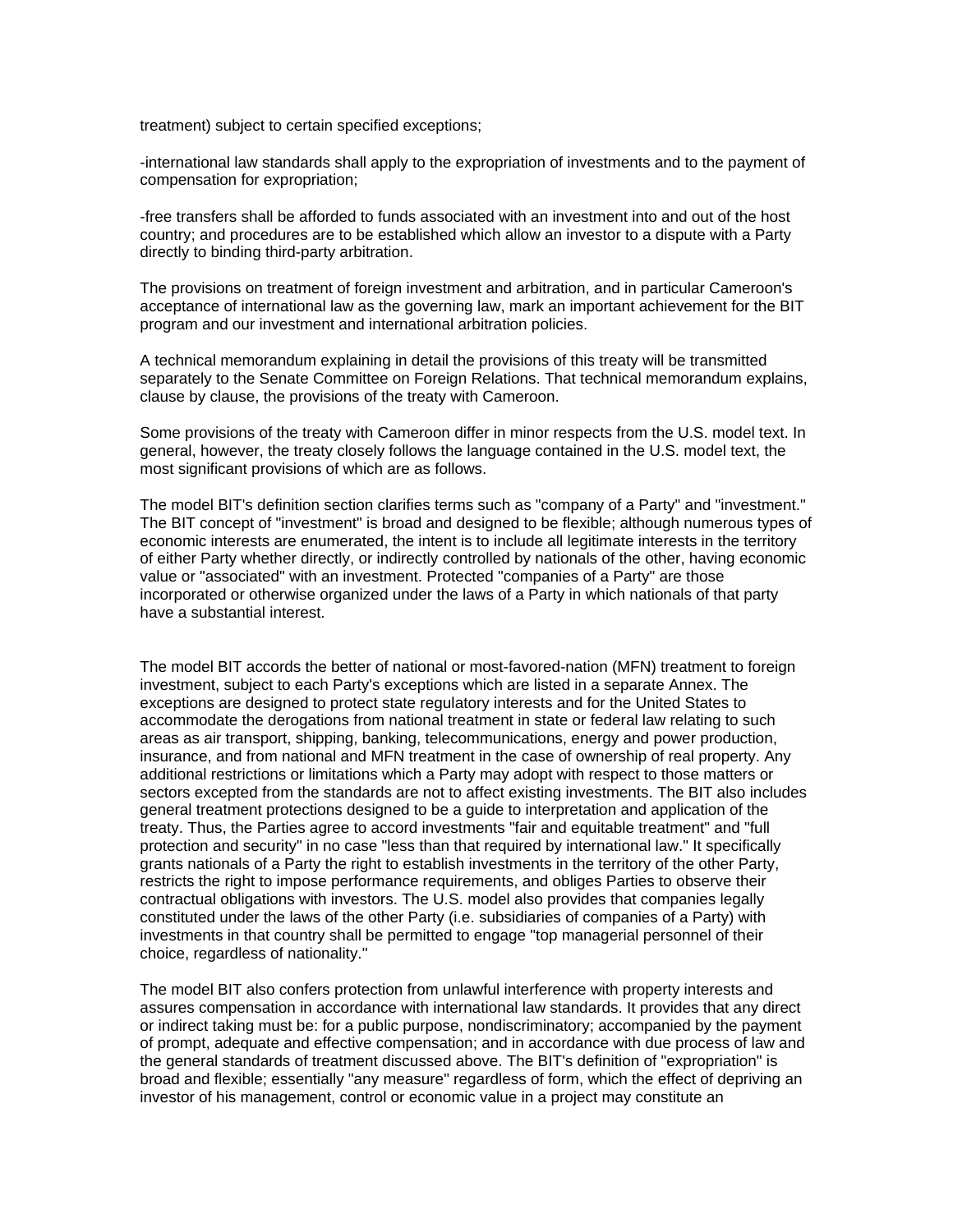expropriation requiring compensation equal to the "fair market value." Such compensation, which "shall not reflect any reduction in such fair market value due to the expropriatory action," must be "without delay," "effectively realizable, freely transferable and bear current interest from the date of the expropriation . . . " The BIT grants the right to "prompt review" by the relevant judicial or administrative authorities in order to determine whether the compensation offered is consistent with these principles. It also extends national and MFN treatment to investors in cases of loss due to war or other civil disturbance. The BIT does not provide, however, a specific valuation method for compensating such losses.

The model BIT provides for free transfers "related to an investment," specifically of returns, compensation for expropriation, contract payments, proceeds from sale, and contributions to capital for maintenance or development of an investment. Such transfers are to be made in a "freely convertible currency at the prevailing market rate of exchange on the date of transfer with respect to spot transactions in the currency to be transferred." The model text recognizes that notwithstanding this guarantee Parties can maintain certain laws, regulations, or court-imposed obligations which could affect the disposition of investment assets. In particular, the model text provides that Parties can require reports of currency transfers and impose income taxes by such means as a withholding tax on dividends. The model text also recognizes that Parties retain the right to protect the rights of creditors and ensure the satisfaction of judgments in adjudicatory proceedings.

The model BIT provides that where certain defined investment disputes arise between a Party and a national or company of the other Party, including disputes as to the interpretation of an investment agreement, and the dispute cannot be solved through negotiation, it may be submitted to arbitration in accordance with any dispute settlement procedures to which the national or company and the host country have previously agreed. Unless the national or company has submitted the dispute to previously agreed dispute settlement procedures or to adjudication by domestic courts or other tribunals of the host country, the national or company may submit the dispute to the International Centre for the Settlement of Investment Disputes ("ICSID") for binding arbitration. Exhaustion of local remedies is not required. In a separate provision, the BIT Parties also agree to grant nationals and companies of the other Party access to their domestic courts in order to assert claims and enforce rights with respect to investments.

The model BIT provides for state-to-state arbitration between the Parties in case of a dispute regarding the interpretation or application of the treaty. In the absence of an agreement that other rules apply, the BIT refers the Parties to specific procedural rules which must govern the arbitration. The BIT also outlines the procedures for the creation of the arbitral panel.

The model BIT exhorts Parties to apply their tax policies fairly and equitably. Because the United States specifically addresses tax matters in tax treaties, the BIT generally excludes such matters. Another BIT provision exempts disputes arising under Export-Import Bank programs, or other credit guarantee or insurance arrangements providing for alternative dispute settlement arrangements, from the standard BIT arbitration clauses. The model BIT also states that the treaty shall not derogate from any obligations that require more favorable treatment of investments and declares that the treaty shall not preclude measures necessary for public order or essential security interests. The model BIT enters into force 30 days after exchange of ratifications and continues in force for at least ten years. Thereafter, either Party may terminate the treaty, subject to one year's written notice.

Each of these model provisions was developed after lengthy and extensive consultations within the U.S. Government and with the private sector. Nonetheless, in negotiating a particular treaty, the U.S. Government retains, of course, some flexibility to adopt modifications as necessary and in light of experience. While the U.S. model text has recently been simplified, the provisions summarized above have all been retained.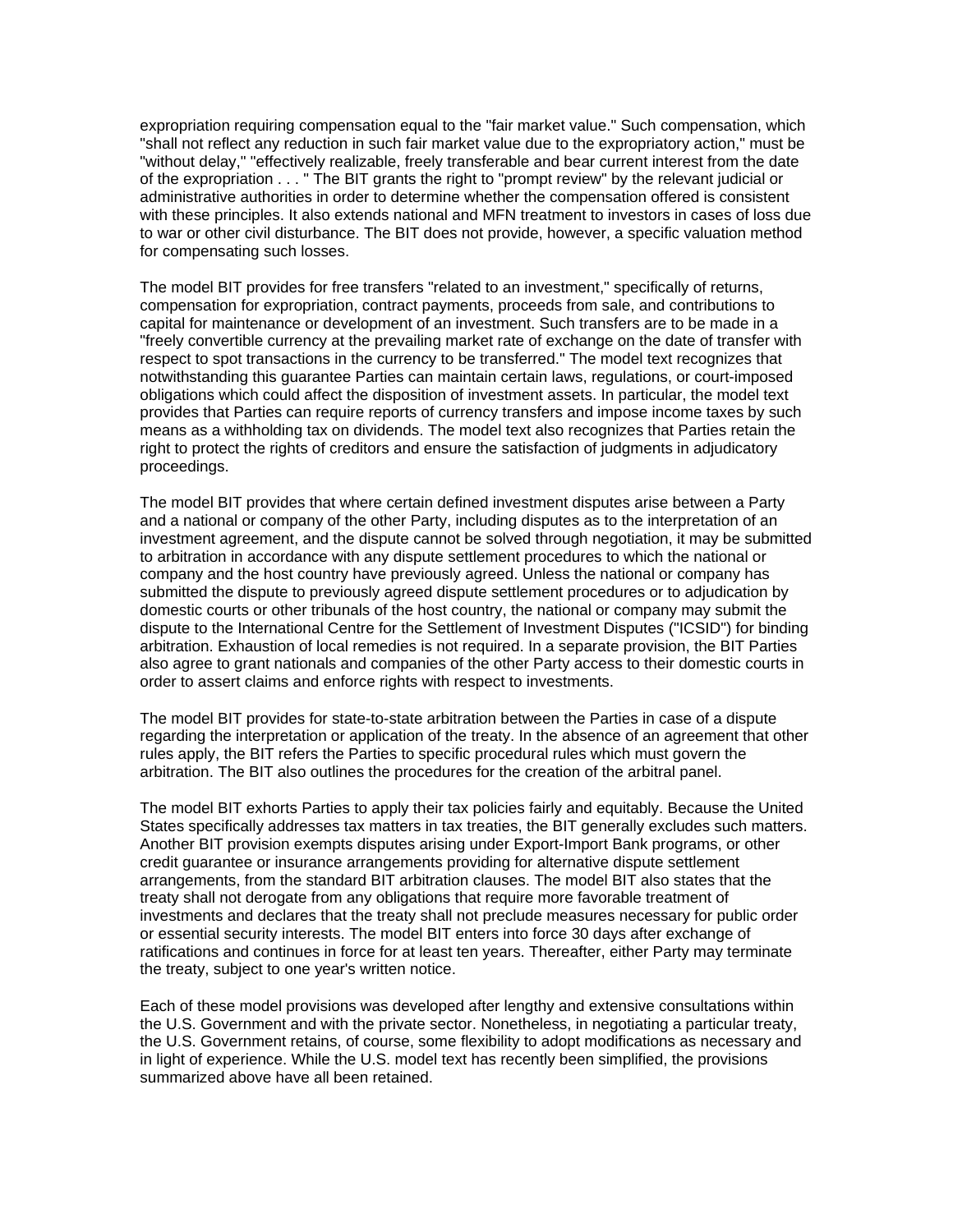Some of the provisions of the U.S.-Cameroon treaty differ in minor respects from the U.S. negotiating text, although none of the changes represent substantive departures from U.S. objectives. The more significant modifications are as follows:

(1) Expropriation (Article III): The treaty with Cameroon is substantively identical to the model text with respect to what constitutes an expropriation and the compensation due under international law in such cases. This treaty provides, however, for payment of interest in such cases at a rate equivalent to "current international rates," instead of the "commercially reasonable rate" provided for in the model text. In addition, this treaty provides that compensation for expropriation shall be freely transferable at the "rate of exchange generally used by the IMF" on the date of expropriation. The model text provides for such payments at the "prevailing market rate of exchange on the date of expropriations." Both of these changes were made in response to concerns by the Cameroonians and neither is intended to be substantive.

(2) Transfers (Article V): The treaty's transfers provisions are generally similar in substance to the model text and provide for free transfer of funds associated with an investment in freely convertible currency, without delay, at prevailing market exchange rates. There are two minor deviations in the Cameroonian text:

(a) The model text provides that transfers shall be permitted at "the prevailing market rate of exchange," while the treaty with Cameroon refers to "the prevailing exchange rate generally used by the IMF;" and

(b) The treaty with Cameroon provides that in the case of investments in Cameroon, if the free currency of the investor's choice is unavailable, transfers will be permitted in the currency or currencies in which the investment was constituted or in any other freely convertible currency.

(3) Dispute settlement/Arbitration (Article VII). Dispute settlement provisions closely follow those in the model text. In the absence of other dispute settlement procedures specified in an investment agreement between a Party and an investor, investors covered under the treaty have recourse to binding arbitration--through the International Centre for the Settlement of Investment Disputes (ICSID).

The treaty with Cameroon contains a provision, not contained in the model text, which states that investors will not be entitled to compensation "for more than the value of its affected investment . . ." This reponds to Cameroonian concerns that investors not be compensated, through insurance or otherwise, in excess of actual losses incurred.

(4) Compensation for Damages (Article IV): Unlike the model text, the treaty with Cameroon specifically states that in the case of damages caused by war or similar events, "both Parties agree" that no compensation is owed to nationals or companies responsible for damage to their own investment." The model treaty implicitly denies compensation for damages in such cases.

*(*5) Consultations (Article VI): Unlike the model text, the treaty with Cameroon provides that consultations shall be held to resolve any disputes related to the treaty at the request of either Party. The treaty goes beyond the model text provision by:

(a) allowing Parties to request consultations on the ground that their international interests are or are likely to be affected by investment related laws, practices, or policies of the other Party; and

(b) including a provision that in order to assess the effectiveness of the treaty in encouraging and protecting investments, consultations "could" take place periodically between the two Parties. This provision, which does not represent a firm obligation, was included in response to Cameroon's desire to include a formal joint economic commission as an element of the treaty, a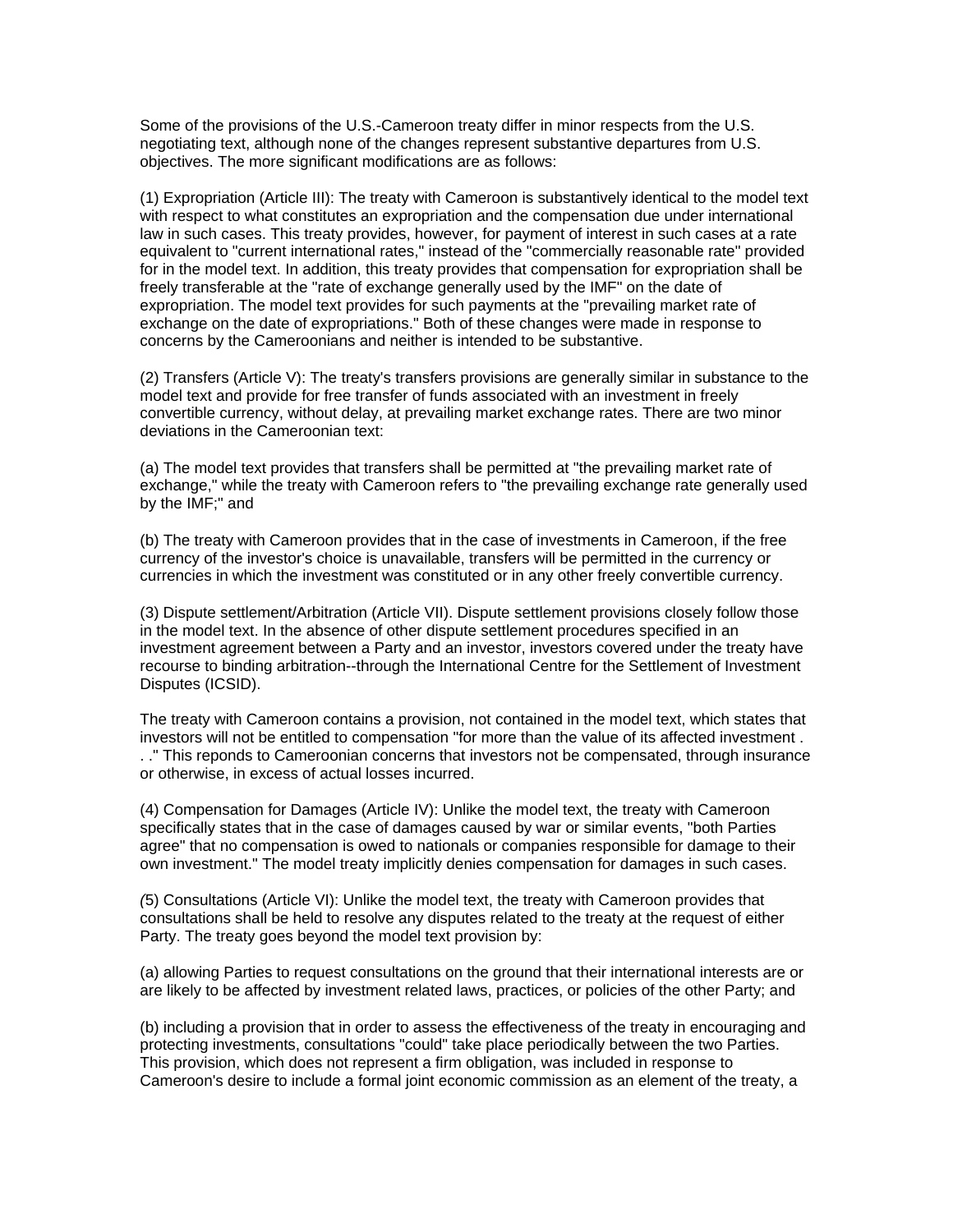proposal which the United States did not accept.

(6) Employment Rights (Article 11 5(b)): In the model text, investors have the right to engage top managerial personnel "regardless of nationality." In this treaty, the phrase "regardless of nationality" is qualified by a cross-reference to each Party's laws relating to the entry and sojourn of aliens. The Cameroonians insisted on this clarification to insure that "regardless of nationality" would not permit entry into Cameroon of South Africans or certain other nationalities which the Cameroonian Government wishes to exclude. The "regardless of nationality" phrase has been included in the model text to insure that companies of a Party investing in the United States comply with U.S. anti-discrimination employment laws in their hiring practices. Although this phrase has not been included in the provision of Article II 5(b) which permits investors to hire technical, professional and managerial personnel of their choice, it is understood that the right to hire such personnel nevertheless remains subject to U.S. anti-discrimination employment laws.

(7) Entry into Force (Article XIII): Paragraph two of Article XIII of the treaty with Cameroon provides that the treaty will enter into force 30 days after the Parties have notified each other that "the constitutional procedures required for ratification in their respective countries have been completed." The U.S. will seek assurances that this means that entry into force will take place 30 days after exchange of instruments of ratification, as is provided in the model text.

(8) Taxation (Article XI): The model text provides that the disdispute settlement provisions of the BIT apply only to certain matters of taxation expressly mentioned in the treaty. This clause was deemed unnecessary and was omitted at the request of the Cameroonian negotiators. Instead, the treaty with Cameroon expressly provides that the provisions on treatment of investment and consultation between the Parties do not apply to taxation matters. This clause responds to U.S. concerns that neither Party be deemed to be under obligations either to grant national treatment or to engage in consultations with respect to matters of taxation. Under U.S. law and policy, such issues are negotiated in the context of bilateral income tax treaties.

At the request of U.S. negotiators, Cameroon has confirmed in a letter signed in Yaounde and dated April 7, 1986, that PECTEN, a Cameroonian subsidiary of Shell Oil Company, is considered to be a U.S. firm covered under the Treaty. This exchange of letters is enclosed with this report for information only.

Submission of this treaty marks a significant development in our international investment policy. I join with the United States Trade Representative and other U.S. Government agencies in supporting this treaty and favor its transmission to the Senate at an early date.

Respectfully submitted,

## Enclosure: As stated.

## TREATY BETWEEN THE UNITED STATES OF AMERICA AND THE REPUBLIC OF CAMEROON CONCERNING THE RECIPROCAL ENCOURAGEMENT AND PROTECTION OF INVESTMENT

The United States of America and the Republic of Cameroon (each hereinafter referred to as a "Party"),

Desiring to promote greater mutual economic cooperation between them, particularly with respect to investments by nationals and companies of one Party in the territory of the other Party; and

Recognizing that agreement upon the treatment to be accorded such investments will stimulate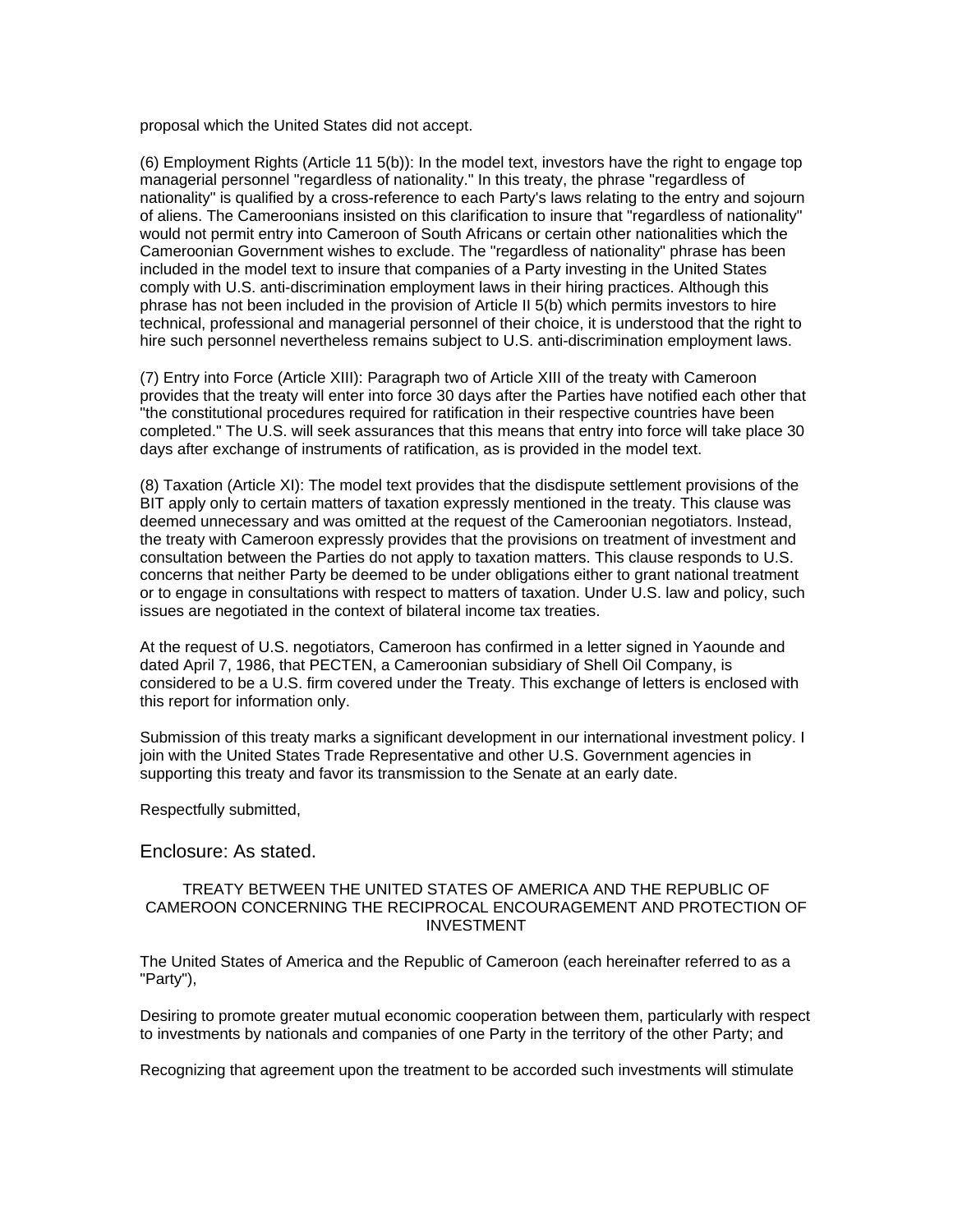the flow of private capital and the economic development of both Parties,

Aware that fair and equitable treatment would contribute to maintaining a stable framework for investment in order to facilitate the maximum effective utilization of economic resources,

Have resolved to conclude a treaty concerning the encouragement and reciprocal protection of investments, and

Have agreed as follows:

# ARTICLE I

#### *Definitions*

1. For the purpose of this Treaty,

(a) "Company of a Party means any kind of juridical entity including any corporation, company, association, or other organization, legally constituted under the laws and regulations of a Party or a political subdivision thereof whether or not organized for pecuniary gain, or privately or governmentally owned;

(b) "Investment" means every kind of asset in the territory of either Party, owned or controlled directly or indirectly by nationals or companies of either party, including equity, debt, service and investment contracts; and includes:

(i) tangible and intangible property, including rights, such as mortgages, liens and pledges;

(ii) all or part of the shares of stock or other interests in a company or interests in the assets thereof;

(iii) a claim to money or a claim to performance having economic value, and associated with an investment;

(iv) intellectual and industrial property rights, including rights with respect to copyrights, patents, trademarks, trade names, industrial designs, trade secrets and know-how, and goodwill; and

(v) any right conferred by law or contract and all permits and licenses such as those required for the exploitation of natural resources;

(c) "Return" means any amount derived directly or indirectly from an investment, including profits; dividends; interest; capital gains; royalty payment; management, technical assistance or other fee; and payments in kind;

(d) "National" of a Party means a natural person who is a national of a Party under its laws and regulations;

(e) "Own or control" means ownership or control that is direct or indirect, including ownership or control exercised through subsidiaries of, affiliates, wherever located;

(f) "Territory" means all the territory of country recognized by international law.

2. Any assets or returns invested or reinvested are also considered as investment.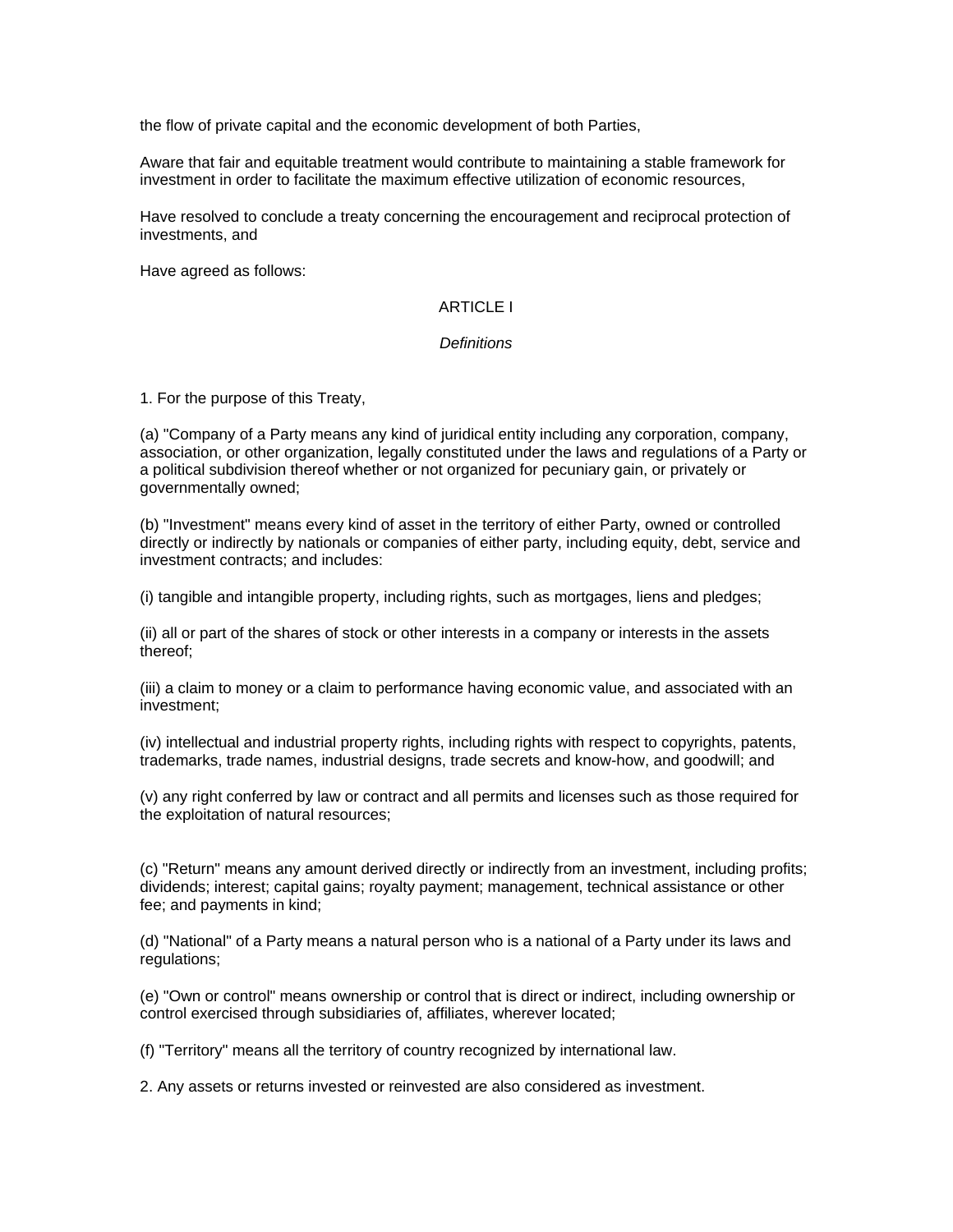3. Each Party reserves the right to deny to any of its own companies or to a company of the other Party the advantages of this Treaty; if nationals of any third country own or control such company. However, if one Party believes that the benefits of this Treaty should not be extended to a company of the other Party for this reason, it shall promptly consult with the other Party to seek a mutually satisfactory resolution.

## ARTICLE II

#### *Encouragement and Treatment of Investment*

1. Each Party shall endeavor to maintain a favorable environment for existing or new investments in its territory by nationals and companies of the other Party and shall permit such investments be acquired and established on terms and conditions that accord treatment no less favorable than the treatment it accords in like situations to investment of its own nationals or companies or to nationals and companies of any third country, whichever is most favorable.

2. Each Party shall accord existing or new investments in its territory, and associated activities related to these investments, of nationals or companies of the other Party treatment no less favorable than that which it accords in like situations to investments and associated activities of its own nationals or companies, or nationals or companies of any third country, whichever is the most favorable. Associated activities related to an investment include, but are not limited to:

(i) the establishment, control and maintenance of branches, agencies, offices, factories or other facilities for the conduct of business;

(ii) the organization of companies under applicable laws and regulations; the acquisition of companies or interests in companies or in their property; and the management, control, maintenance, use, enjoyment and expansion and the sale, liquidation, dissolution or other disposition, of companies organized or acquired

(iii) the making, performance and enforcement of contracts related to investment;

(iv) the acquisition (whether by purchase, lease or any other legal means), ownership and disposition (whether by sale, testament or any other legal means) of personal property of all kinds, both tangible and intangible.

3. (a) Notwithstanding the preceding provisions of this Article, each Party reserves the right to maintain limited exceptions to the standard of treatment otherwise required if such exceptions fall within one of the sectors or matters listed in the Annex to this Treaty. Each Party agrees to notify the other Party of any future exceptions falling within the sectors or matters listed in the Annex, and to limit as much as possible the number of exceptions. It is understood the treatment accorded pursuant to this subparagraph shall not be less favorable than that accorded in like situations to investments and associated activities of nationals or companies of any third country, except with respect to ownership of real property. Rights to engage in mining on the public domain shall dependent on reciprocity.

(b) No exception introduced after the date of entry into force of this treaty shall apply to investments of nationals or companies of the other Party existing in that sector at the time the exception becomes effective.

4. Investment of nationals and companies of either Party shall at all Arial be accorded fair and equitable treatment and shall enjoy full protection and security in the territory of the other Party. The treatment, protection and security of investment shall be in accordance with applicable national laws and international law. Neither Party shall in any way impair by arbitrary and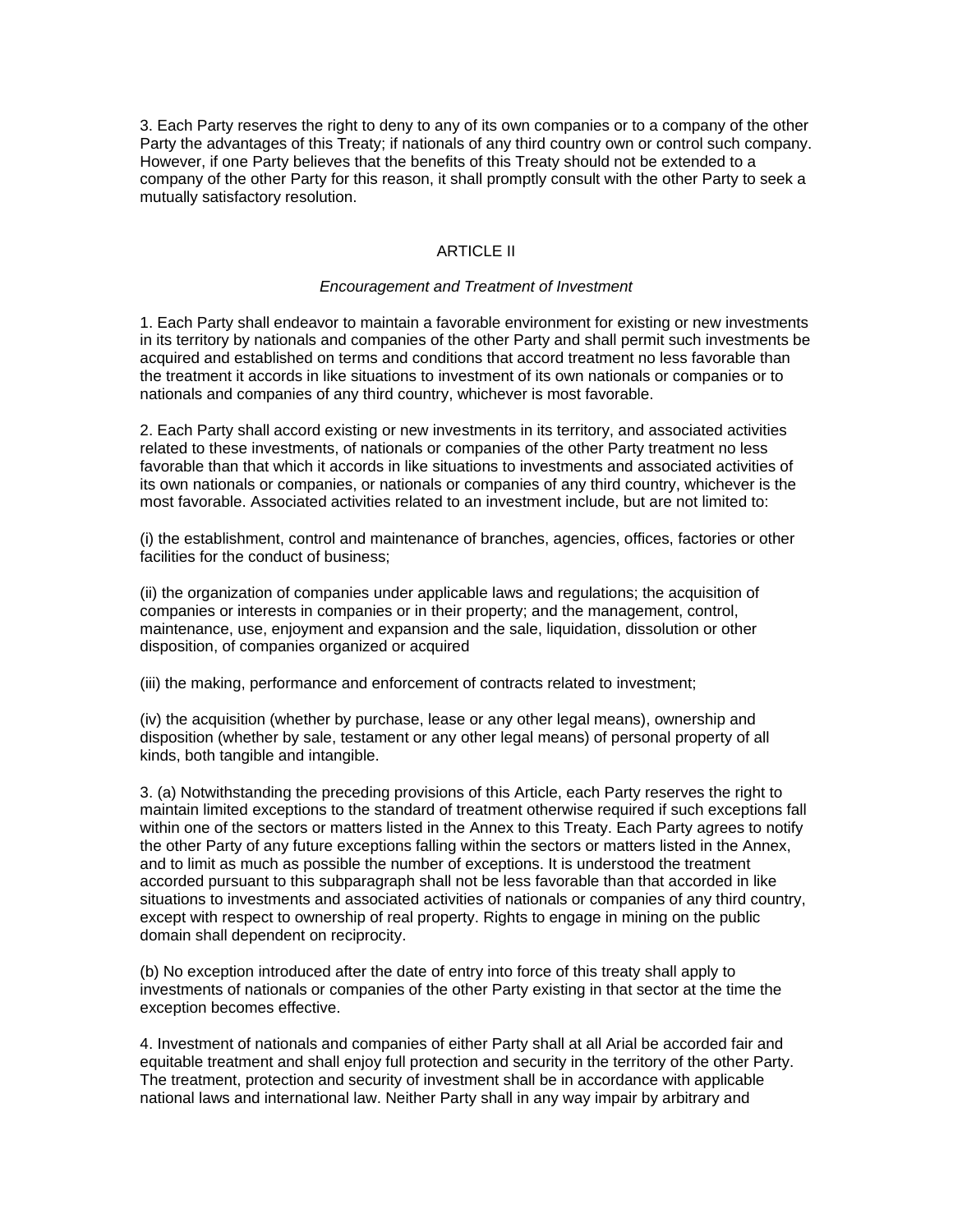discriminatory measures the management, operation, maintenance, use, enjoyment, acquisition, expansion, or disposal of investment made by nationals or companies of the other Party. Each Party shall observe any obligation it may have entered into with regard to investment of nationals or companies of the other Party.

5. (a) Subject to the laws relating to the entry and sojourn of aliens, nationals of either Party shall be permitted to enter and to remain in the territory of the other Party for the purpose of establishing, developing, directing, administering or advising on the operation of an investment to which they, or a company of the first Party that employs them, have committed or are in the process of committing a substantial amount of capital or other resources.

(b) Nationals and companies of either Party shall be permitted to engage, within the territory of the other Party, professional, technical and managerial personnel of their choice, for the particular purpose of rendering professional, technical and managerial assistance necessary for the planning and operation of investments. Companies which are incorporated, constituted, or otherwise organized under the applicable laws or regulations of one Party, and which are owned or controlled by nationals or companies of the other Party, shall be permitted to engage, within the territory of the first Party, top managerial personnel of their choice, regardless of nationality, subject to the provisions of paragraph 5(a) above.

6. Neither Party shall impose performance requirements as a condition of establishment, expansion or maintenance of investments owned by nationals or companies of the other Party, which require or enforce commitments to export goods produced locally, or which specify that goods or services must be purchased locally, or which impose any other similar requirements.

7. Each Party recognizes that in order to maintain a favorable environment for investments in its territory by nationals or companies of the other Party, it shall provide effective means of asserting claims and enforcing rights with respect to investment agreements, investment authorizations and properties. Each Party shall grant to nationals or companies of the other Party, on terms and conditions no less favorable than those which it grants in like situations to its own nationals or companies or to nationals and companies of any third country, whichever is the most favorable treatment, the right of access to its courts of justice, administrative tribunals and agencies, and all other bodies exercising adjudicatory authority, and the right to employ persons of their choice, who otherwise qualify under applicable laws and regulations of the forum for the purpose of asserting claims, and enforcing rights, with respect to their investments.

8. Each Party and its political or administrative subdivisions shall make public all laws, regulations, administrative practices and procedures, and adjudicatory decisions that pertain to or affect investments in its territory of nationals or companies of the other Party.

9. The treatment accorded by a Party to nationals or companies of the other Party under the provisions of paragraphs 1 and 2 of this article shall in any State, Territory, possession, or political or administrative subdivision of the Party be the treatment accorded therein to companies incorporated, constituted or otherwise duly organized in other States, Territories, possessions, or political or administrative subdivisions of the said Party.

#### ARTICLE III

#### *Compensation for Expropriation*

1. Investments shall not be expropriated or nationalized either directly or indirectly except for a public purpose and in accordance with due process of law and the principles enunciated in paragraph 4 of Article II. Such expropriations or nationalizations give right to prompt, adequate and effective compensation corresponding to the fair market value of the investments as of the day before the measures were taken, or, as the case may be, as of the day before the measures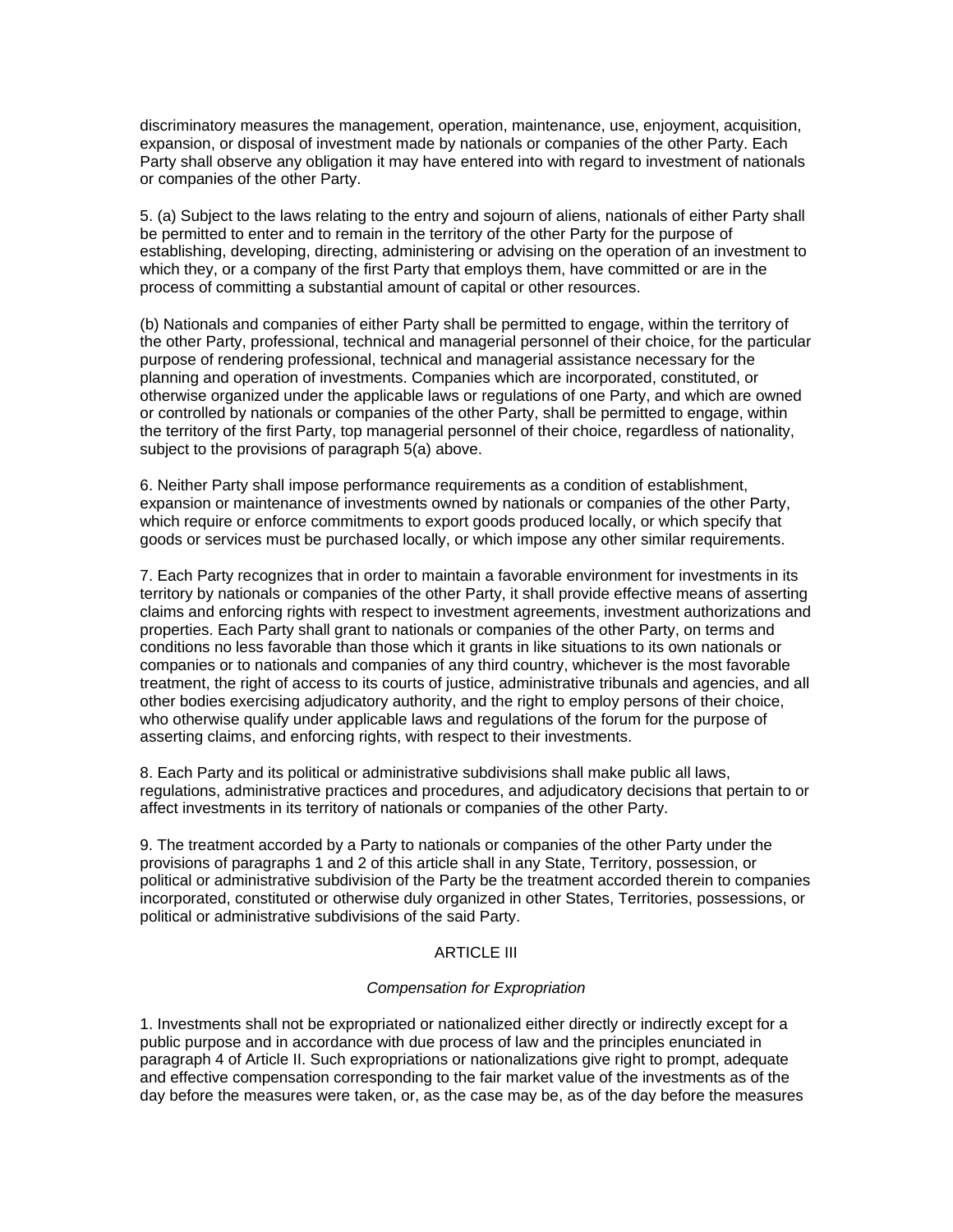contemplated were made public. Such compensation shall include interest at a rate equivalent to current international rates from the date of expropriation or nationalization; it shall be paid without delay and be freely transferable at the rate of exchange generally used by the IMF on that date.

2. A national or company of either Party that asserts that all or part of its investment has been expropriated shall have a right to prompt review by the appropriate administrative or judicial authorities of the other Party to determine whether any such expropriation has occurred and, if so, whether such expropriation, and compensation therefor, conforms to the provisions of the preceding paragraph.

#### **ARTICLE IV**

#### *Compensation for Damages Due to War and Similar Events*

1. Nationals or companies of one Party whose investments in the territory of the other Party suffer

(a) damages due to war or other armed conflict between such other Party and a third country or

(b) damages due to revolution, state of national emergency, revolt, insurrection, riot or act of terrorism in the territory of such other Party,

shall be accorded treatment no less favorable than that which the other Party accords to its own nationals or companies or to nationals or companies of any third country, whichever is the most favorable treatment, when making restitution, indemnification, compensation or other appropriate settlement with respect to such damages. Both Parties agree that no compensation is owed to nationals or companies responsible for damage to their own investments.

2. In the event that such damages result from:

(a) a requisitioning of property by the other Party's forces or authorities, or

(b) destruction of property by the other Party's forces or authorities which was not caused in combat action or was not required by the necessity of the situation,

the national or company shall be accorded restitution or adequate compensation consistent with Article III.

3. The payment of any indemnification, compensation or other appropriate settlement pursuant to this Article shall be freely transferable.

## **ARTICLE V**

## *Transfers*

1. Each Party shall permit all transfers related to an investment in its territory of a national or company of the other Party to be made freely and without delay into and out of its Territory. Such transfers include, among others, the following: returns; compensation; payments made arising out of a dispute concerning an investment; payments made under a contract, including amortization of principal and accrued interest payments made pursuant to a loan agreement; amounts to cover expenses relating to the management of the investment; royalties and other payments derived from licenses; franchises or other grants of rights or from administrative or technical assistance agreements, including management fees; proceeds from the sale of all or any part of an investment and from the partial or complete liquidation of the company concerned, including any incremental value; additional contributions to capital necessary or appropriate for the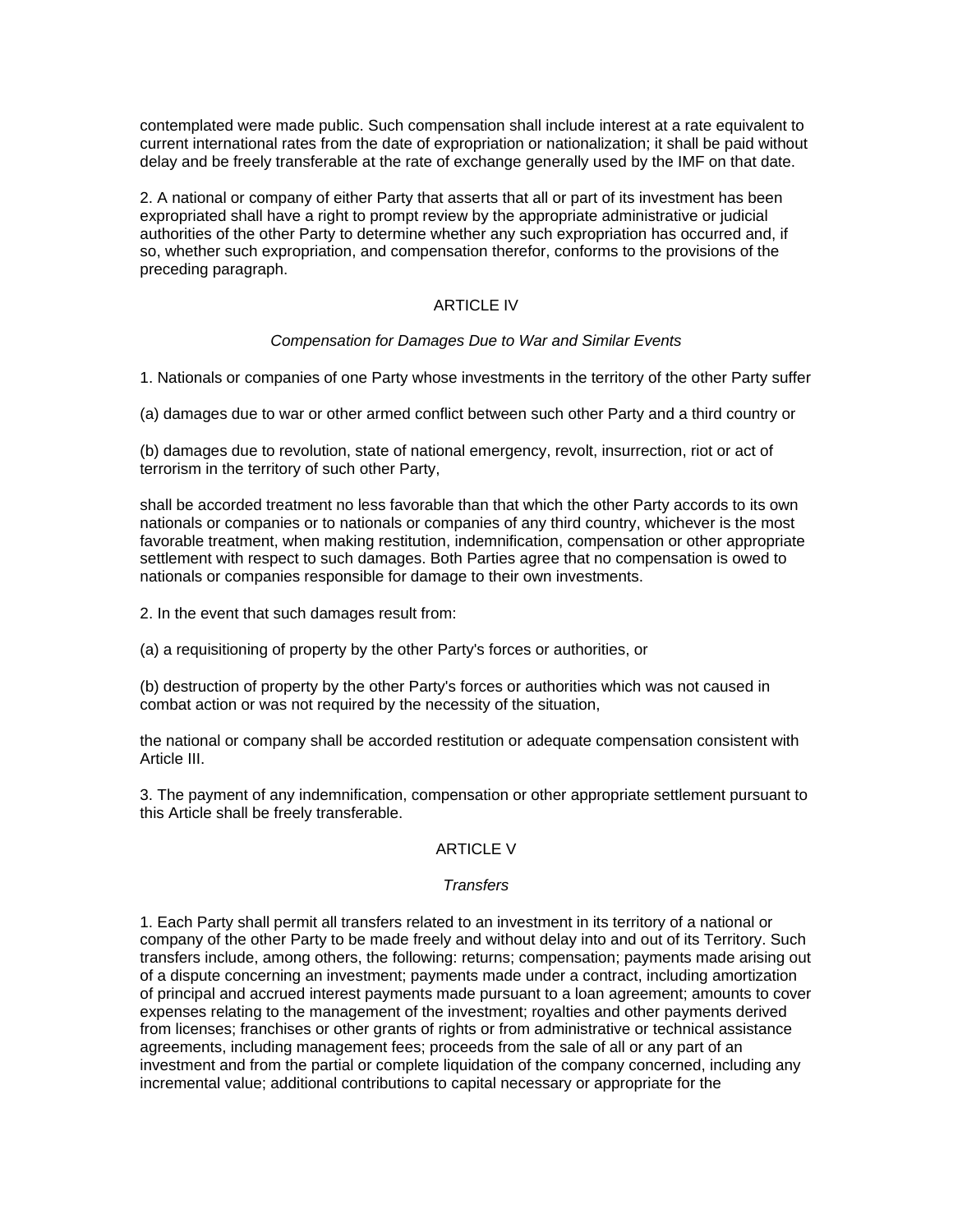maintenance or development of an investment.

2. Except as provided in Article III paragraph 1, transfers shall be at the prevailing rate of exchange generally used by the IMF on the date of transfer in the currency or currencies to be transferred.

(a) The Republic of Cameroon assures that such transfers shall be permitted in the currency or currencies, in which the investment was constituted, or in the absence of such currency or currencies in any other freely convertible currency.

(b) The United States assures that such transfers shall be permitted in any freely convertible currency.

3. Notwithstanding the preceding paragraphs, either Party may maintain laws and regulations: (a) prescribing transfers procedures provided such procedures are carried out expeditiously and do not derogate from the provisions in paragraphs 1 and 2; (b) requiring reports of currency transfer; and (c) imposing income taxes by such means as a withholding tax applicable to dividends or other transfers. Furthermore, either Party may protect the rights of creditors, or ensure the satisfaction of judgments in adjudicatory proceedings, through the equitable and nondiscriminatory application of its law.

# ARTICLE VI

## *Consultations and Exchange of Information*

1. The Parties, upon the written request of one of them, shall promptly hold consultations for the purpose of discussing the interpretation of application of the Treaty or to resolve any disputes in connection therewith. Consultations shall be held should one Party request consultations on grounds that its international interests are or are likely to be adversely affected by laws, regulations, administrative practices or procedures, adjudicatory decisions, or policies of the other Party that pertain to or affect investments of its nationals or companies in the territory of such other Party, including conditions imposed on establishment.

2. If one Party requests in writing that the other Party supply information in its possession concerning investments in its territory by nationals or companies of the Party making the request, then the other Party shall, consistent with its applicable laws and regulations and with due regard for business confidentiality, endeavor to establish appropriate procedures and arrangements for the provision of any such information.

3. Furthermore, in order to assess the effectiveness of this Treaty in encouraging and protecting investments, consultations could take place periodically between the two parties.

## ARTICLE VII

## *Settlement of Investment Disputes Between One Party and a National or Company of the Other Party*

1. For purposes of this Article, an investment dispute is defined as a dispute involving:

(i) the interpretation or application of an investment agreement between one Party and a national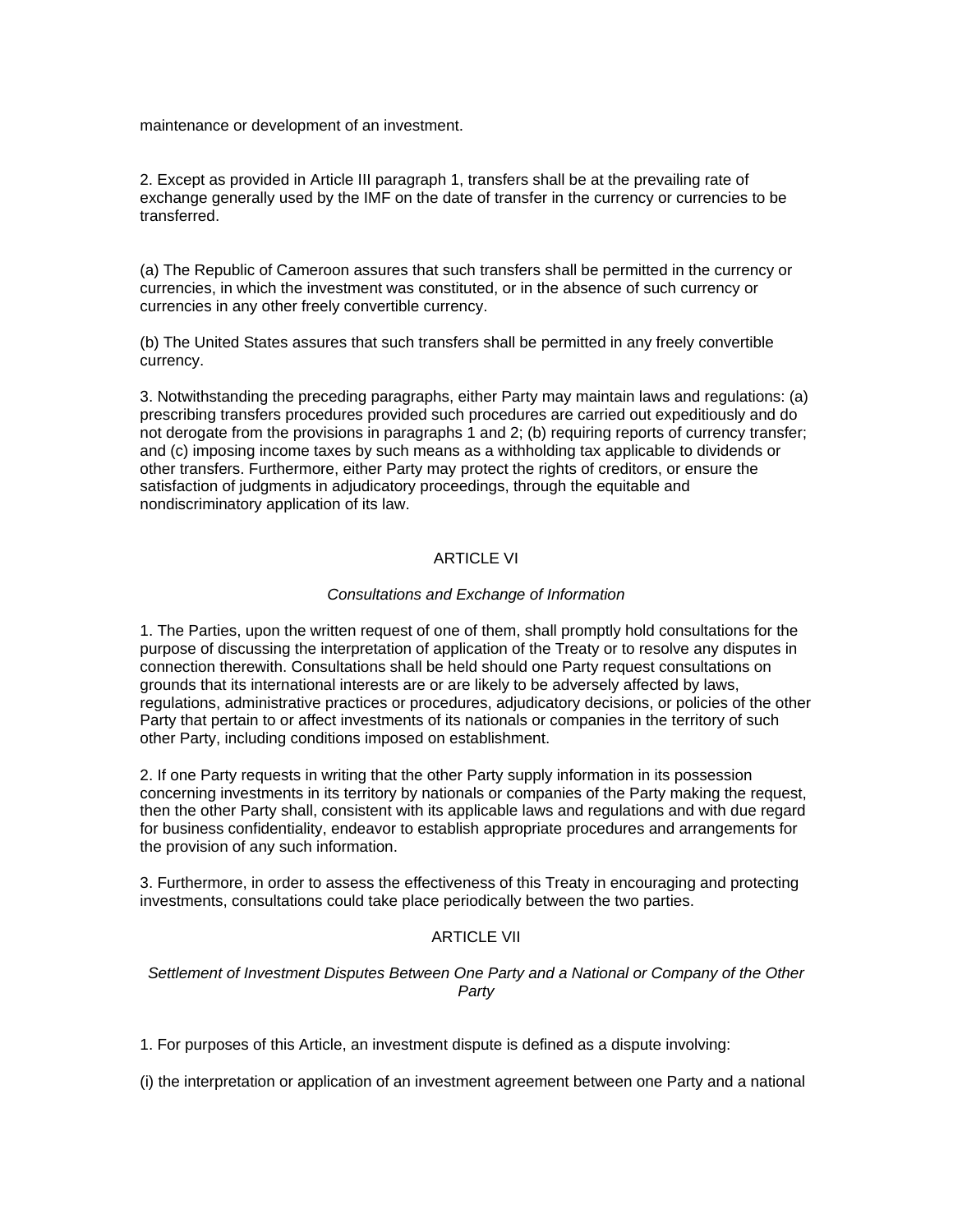or company of the other Party;

(ii) the interpretation or application of any investment authorization granted by the foreign investment authorities of one Party to the national or company of the other Party;

(iii) an alleged breach of any right conferred or created by this Treaty with respect to an investment.

2. In the event of an investment dispute between a Party and a national or company of the other Party, the parties shall first seek to resolve the dispute by consultation and negotiation.

The parties may, upon the initiative of either of them and during the course of their consultation and negotiation, agree to rely upon non-binding, third party procedures.

If the dispute cannot be resolved through consultation and negotiation, the dispute settlement procedures agreed upon in advance shall be used.

With respect to expropriation by either Party, any dispute settlement procedures specified in the investment agreement between such Party and the national or company of the other Party shall remain binding and shall be enforceable in accordance with the terms of the investment agreement and the relevant provisions of the domestic laws of such Party and treaties and other international agreements regarding enforcement of arbital awards to which such Party has subscribed.

3. If the dispute has not been resolved in accordance with the aforementioned procedures, the national or company concerned has the option to submit the dispute in writing to the International Centre for the Settlement of Investment Disputes (ICSID) for settlement by conciliation or binding arbitration at any time, provided that within six months from the date on which the dispute arose, the dispute has not, for any reason, been submitted by the national or company for resolution in accordance with any Applicable dispute-settlement procedure previously agreed to by the parties to the dispute, or, the national or company concerned has not brought the dispute before the administrative agencies or competent courts of the Party concerned.

Each Party hereby consents to the submission of an investment dispute to ICSID for settlement by conciliation or binding arbitration.

Conciliation or binding arbitration of such disputes shall be done in accordance with the provisions of the Convention of the Settlement of Investment Disputes Between States and nationals of other States and the Regulations and Rules of ICSID.

4. In any proceeding, judicial, arbitral, or otherwise, concerning an investment dispute between it and a national or company of the other Party, a Party shall not assert, as a defense, counterclaim, right of set-off or any other right, that the national or company concerned has received or will receive, pursuant to an insurance contract, indemnification or other compensation for all or part of the alleged damages from any third party whatsoever, including such other Party and its political subdivision, agencies, or instrumentalities. Nevertheless, a national or company of the said Party shall not be entitled to compensation for more than the value of its affected investments, taking into account all sources of compensation within the territory of the other Party liable for compensation.

5. For the purpose of any proceedings initiated before ICSID in accordance with this Article, any company of either Party that, before the occurrence of the event or events giving rise to the dispute, was owned or controlled by nationals or companies of the other Party, shall be treated as a national or company of such other Party.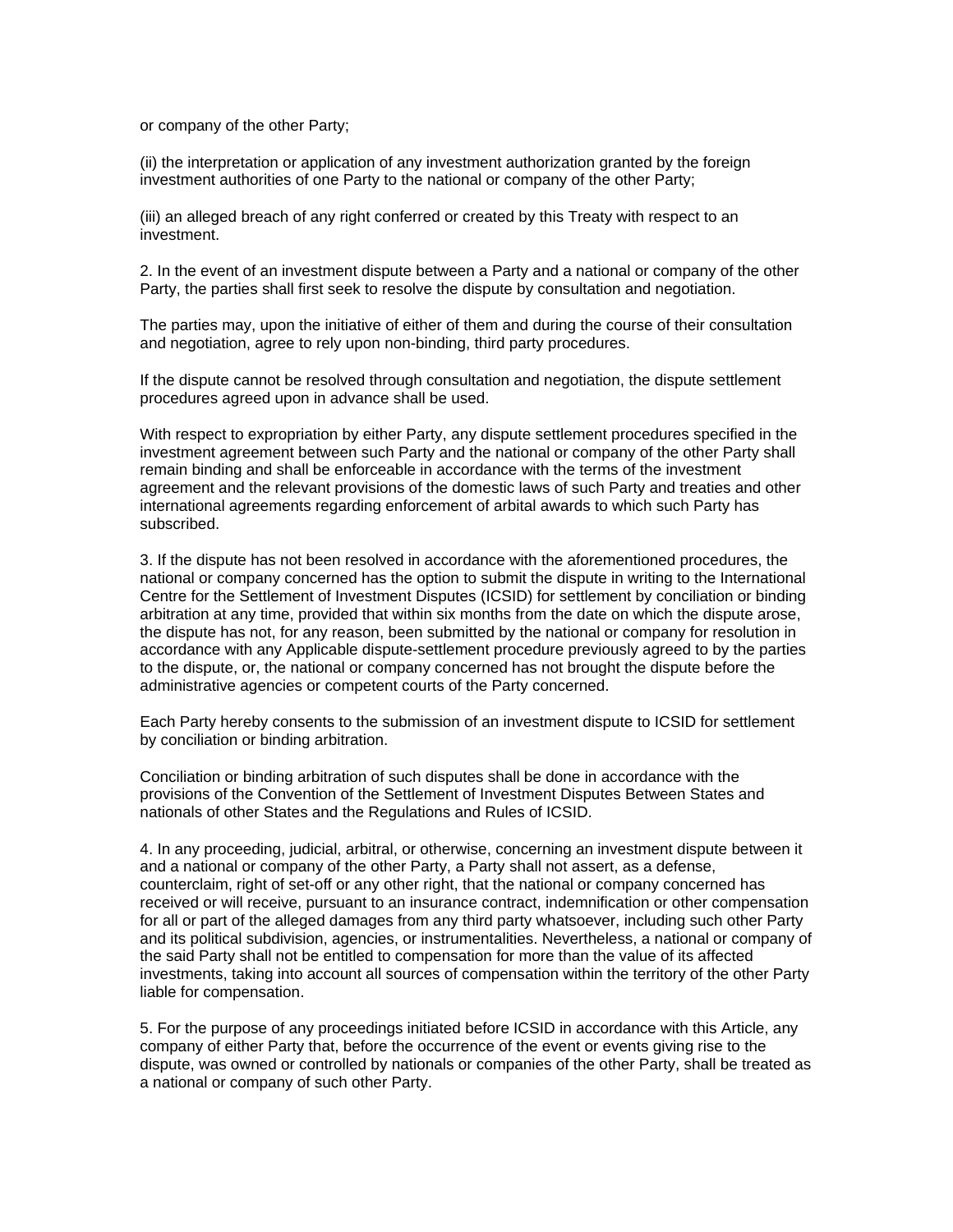The provisions of this Article shall not apply to a dispute arising (a) under the export credit, guarantee or insurance programs of the Export-Import Bank of the United States or (b) under other official credit, guarantee or insurance arrangements pursuant to which the Parties have agreed to other means of settling disputes.

# ARTICLE VIII

## *Settlement of Disputes Between the Parties Concerning the Interpretation or Application of This Treaty*

1. Any dispute between the Parties concerning the interpretation or application of this treaty shall be resolved through consultations between the representatives of the two Parties and, if this should fail, through other diplomatic channels.

2. If the dispute between the Parties cannot be resolved through the aforesaid means, and unless there is agreement between the Parties to submit the dispute to the International Court of Justice, both Parties hereby agree to submit it upon the request of either Party to an arbitral tribunal for binding decision in accordance with the applicable rules and principles of international law.

3. The tribunal shall be established for each case as follows: within two months of receipt of a request for arbitration, each Party shall appoint an arbitrator; the two arbitrators so appointed shall select a third arbitrator as chairman, who is a national of a third state; the chairman shall be appointed within two months of the date of appointment of the other two arbitrators.

4. If the required appointments have not been made within the time specified in paragraph 3 of this Article, either of the Parties may, in the absence of any other agreement, request that the President of the International Court of Justice make the required appointments. If the President is a national of one of the Parties or if he is unable to act, the Vice President shall be asked to make the required appointments. If the Vice President is unable to act, the next most senior member of the International Court of Justice who is not a national of one of the Parties and is able to act shall be asked to make the required appointments.

5. In the event that an arbitrator resigns or is for any reason unable to perform his duties, a replacement shall be appointed within thirty days, utilizing the same method as described above.

6. Unless otherwise agreed to by the Parties, all submissions shall be made and all hearings shall be held within six months of the date of the selection of the third arbitrator, and the tribunal shall render its decision within two months of the date of the final submissions or the date of the closing of the hearings, whichever is later.

7. The tribunal shall decide in all matters by majority vote. All decisions shall be binding on both Parties. Each Party shall bear the extent of its own representation in the arbitration proceedings. The costs of the proceeding shall be paid for equally by the Parties. The tribunal may, however, decide that a higher proportion of the costs be paid by the losing Party. Such a decision shall be binding.

8. The Parties may agree to specific arbitral procedures. In the absence of such agreement, the Model Rules on Arbitral Procedures adopted by the United Nations International Law Commission in 1958 and commended to member states by the United Nations General Assembly in Resolution 1262 (XII) shall govern.

9. This Article shall not be applicable to a dispute submitted to ICSID pursuant to Article VII(3). Recourse to the procedures set forth in this Article is not precluded, however, in the event an award rendered in such dispute is not honored by a Party, or an issue exists related to a dispute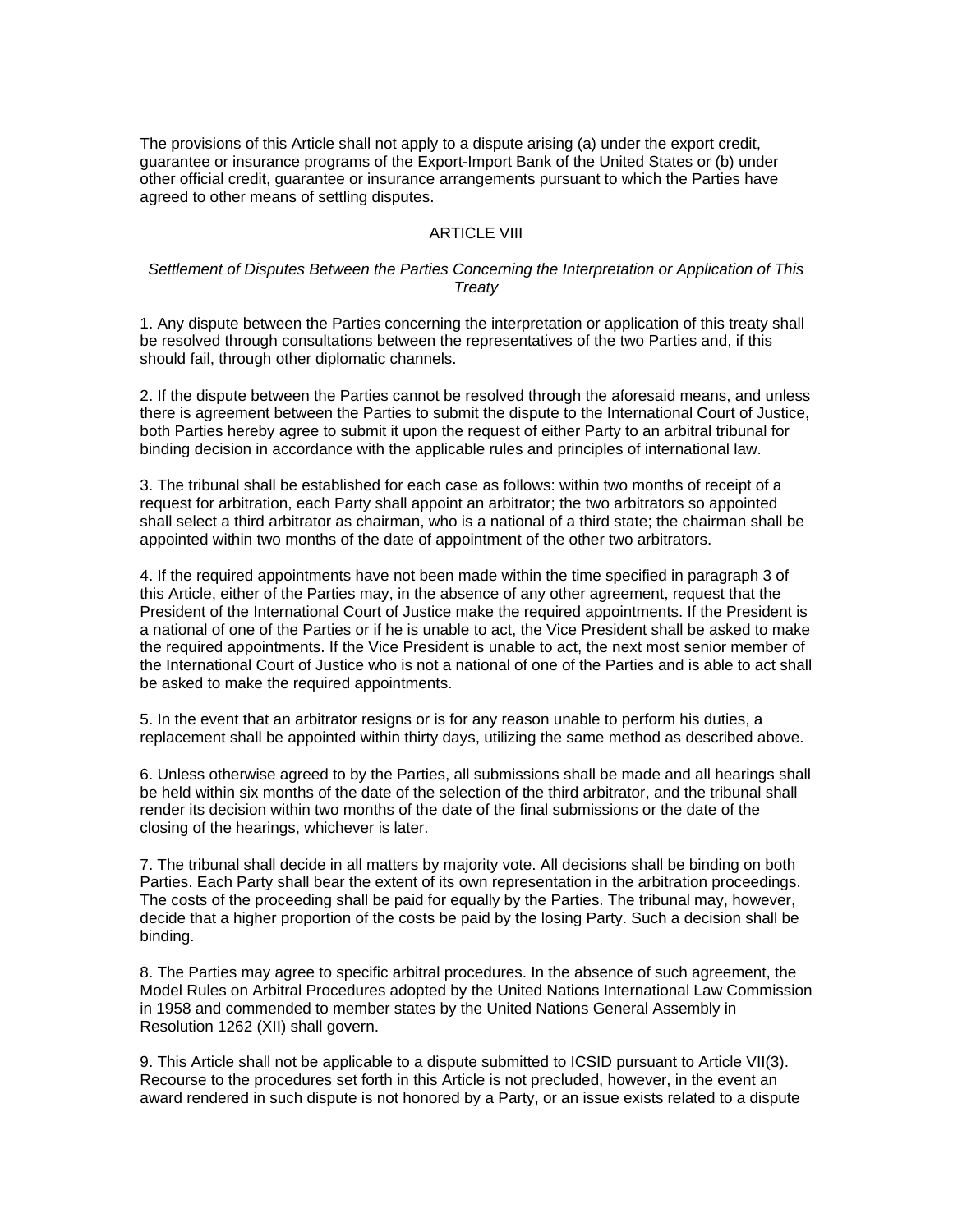submitted to the Center but not argued or decided.

10. The provisions of this Article shall not apply to a dispute arising (a) under the export credit, guarantee or insurance programs of the Export-Import Bank of the United States or (b) under other official credit, guarantee or insurance arrangements pursuant to which the Parties have agreed to other means of settling disputes.

## ARTICLE IX

## *Preservation of Rights*

This Treaty shall not supersede, prejudice or otherwise derogate from

(a) laws, regulations, administrative practices or procedures, or administrative or adjudicatory decisions of either Party,

(b) international legal obligations, or

(c) obligations assumed by either Party, including those contained in an investment agreement or an investment authorization, whether extant at the time of entry into force of the Treaty or thereafter, that entitle investments or associated activities of nationals or companies of the other Party to treatment more favorable than that accorded by this Treaty in like situation.

# ARTICLE X

## *Measures Not Precluded by This Treaty*

1. This Treaty shall not preclude the application by either Party or any political subdivision thereof of any and all measures necessary in its territory for the maintenance of public order and morals, the fulfillment of its obligations with respect to the maintenance or restoration of international peace or security, or the protection of its own essential security interests.

2. This Treaty shall not preclude either Party from prescribing special formalities in connection with the establishment of investments in its territory of nationals and companies of the other Party, but such formalities shall not impair the substance of any of the rights set forth in this Treaty.

## ARTICLE XI

## *Taxation*

1. With respect to its tax policies, each Party should strive to accord fairness and equity in the treatment of investment of nationals and companies of the other Party.

2. The provisions of Articles II and VI of this treaty do not apply to taxation matters.

## ARTICLE XII

## *Application of This Treaty to Political Subdivisions of the Parties*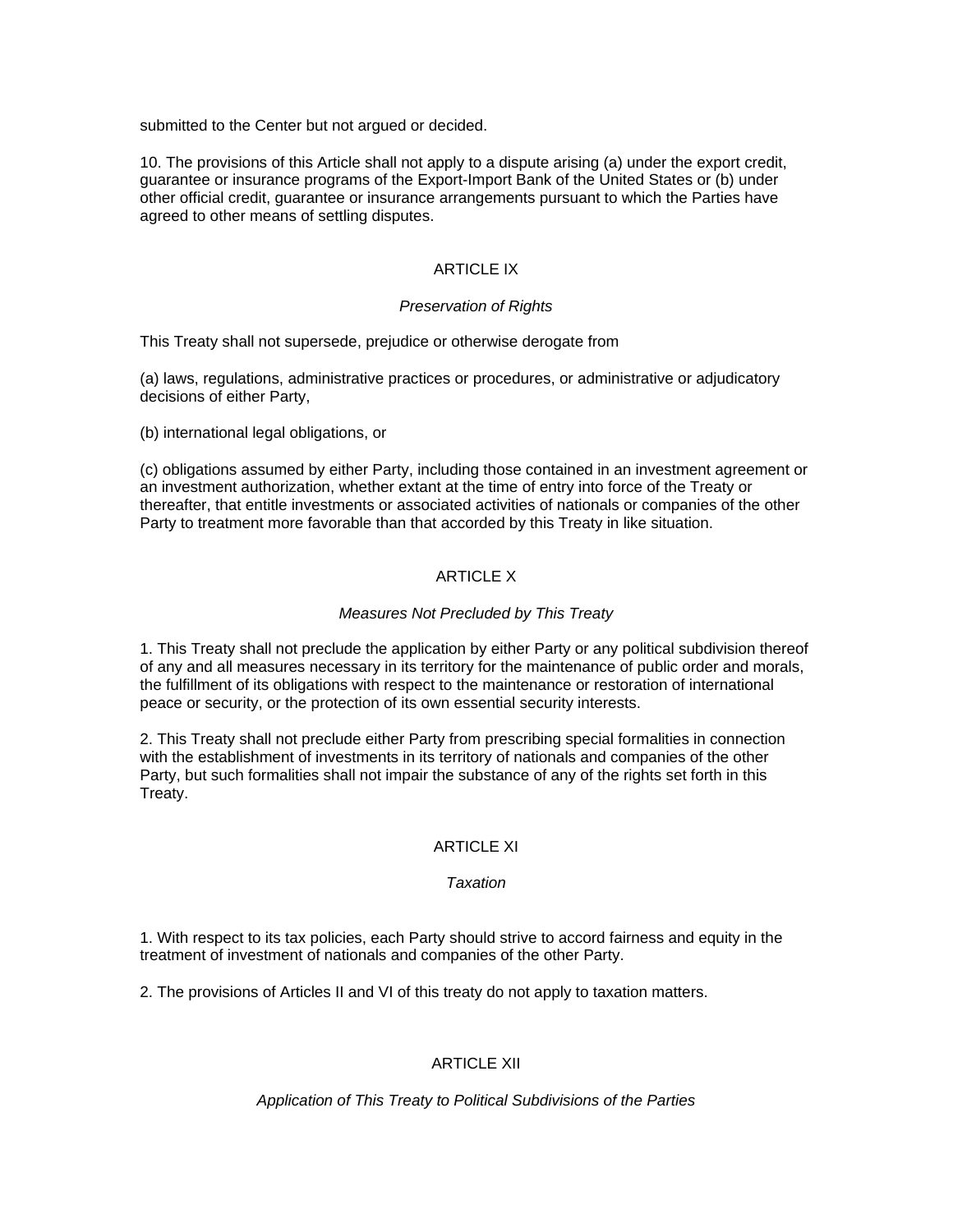This treaty shall apply to political subdivisions of the Parties.

# ARTICLE XIII

## *Entry into Force, Duration, and Termination*

1. This Treaty shall be subject to ratification by each of the Parties, and the instruments of ratification shall be exchanged as soon as possible.

2. This treaty shall enter into force thirty days following the date on which the Parties have notified each other that the constitutional procedures required for ratification in their respective countries have been completed. It shall remain in force for a period of ten years and shall continue in force, unless otherwise terminated in accordance with the provisions of paragraph 3 of this Article. It shall apply to investment existing at the time of entry into force as well as to investments made or acquired thereafter.

3. This Treaty shall be renewed by tacit agreement for another ten-year period unless one of the Parties notifies the other Party in writing of its intention to terminate it, one year prior to the expiration of the initial ten year period.

If the Treaty is not renewed, its termination shall become effective one year after the other Party receives notification thereof.

4. With respect to investments made prior to the effective date of termination, the provisions of this Treaty shall remain in effect for a further period of ten years from such date of termination.

5. The Annex to this Treaty shall be an integral part thereof.

6. IN WITNESS THEREOF, the undersigned representatives, duly authorized by their respective governments, have signed this Treaty in duplicate in French and English, both texts being equally authentic. DONE in Washington, February 26, 1986.

For the Government of the United States of America:

CLAYTON YEUTTER.

For the Government of the Republic of Cameroon:

WILLIAM ETEKI MBOUMOUA.

## ANNEX

In accordance with Article II, paragraph 3, each Party reserves the right to maintain limited exceptions in the sectors it has indicated below:

## THE UNITED STATES OF AMERICA

Air transportation; ocean and coastal shipping; banking; insurance; government procurement, government insurance and loan programs; energy and power production; custom house brokers;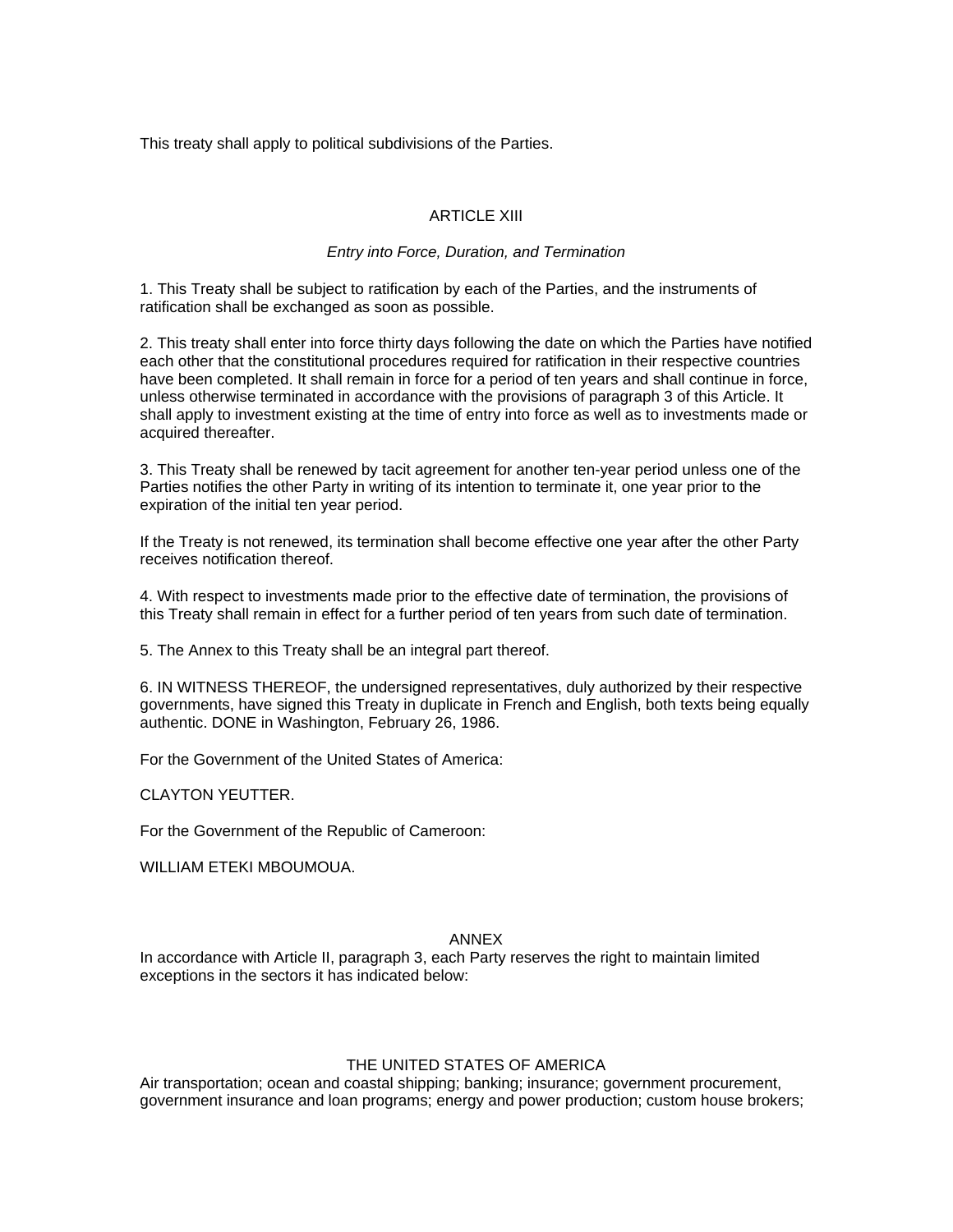ownership of real estate; ownership and operation of broadcast or common carrier radio and television stations; ownership of shares in the Communications Satellite Corporation; the provision of common carrier telephone and telegraph services; the provision of submarine cable services; use of land and natural resources.

## THE REPUBLIC OF CAMEROON

Air transportation, ocean shipping, public markets, radio and television, ownership of shares in INTELCAM, provision of common carrier telephone and telegraph service, provision of submarine cable services, consultants on taxation matters.

\_\_\_\_\_\_\_\_\_\_\_\_\_\_\_

REPUBLIC OF CAMEROON,

119356-B

MINISTRY OF FOREIGN AFFAIRS, *Yaounde, April 7,1986.* 

The MINISTER, His Excellency CLAYTON YEUTTER *U.S. Trade Representative, Washington, D.C.* 

MR. AMBASSADOR:

I hereby acknowledge receipt of the letter that reads as follows:

"As part of our understanding regarding the Treaty between the United States of America and the Republic of Cameroon concerning the Reciprocal Encouragement and Protection of Investment, our two governments have discussed the subject of investments entitled to coverage under this Treaty.

"We would appreciate confirmation that your Government agrees to extend Pecten International Company the benefits of this Treaty."

I have the honor to confirm that our Government has decided to extend the benefits of this Treaty to Pecten International Company.

Accept, Excellency, the assurances of my high consideration.

WILLIAM ETEKI MBOUMOUA, *Minister of Foreign Affairs* 

OFFICE OF THE UNITED STATES TRADE REPRESENTATIVE, EXECUTIVE OFFICE OF THE PRESIDENT *Washington, November 27, 1984.*